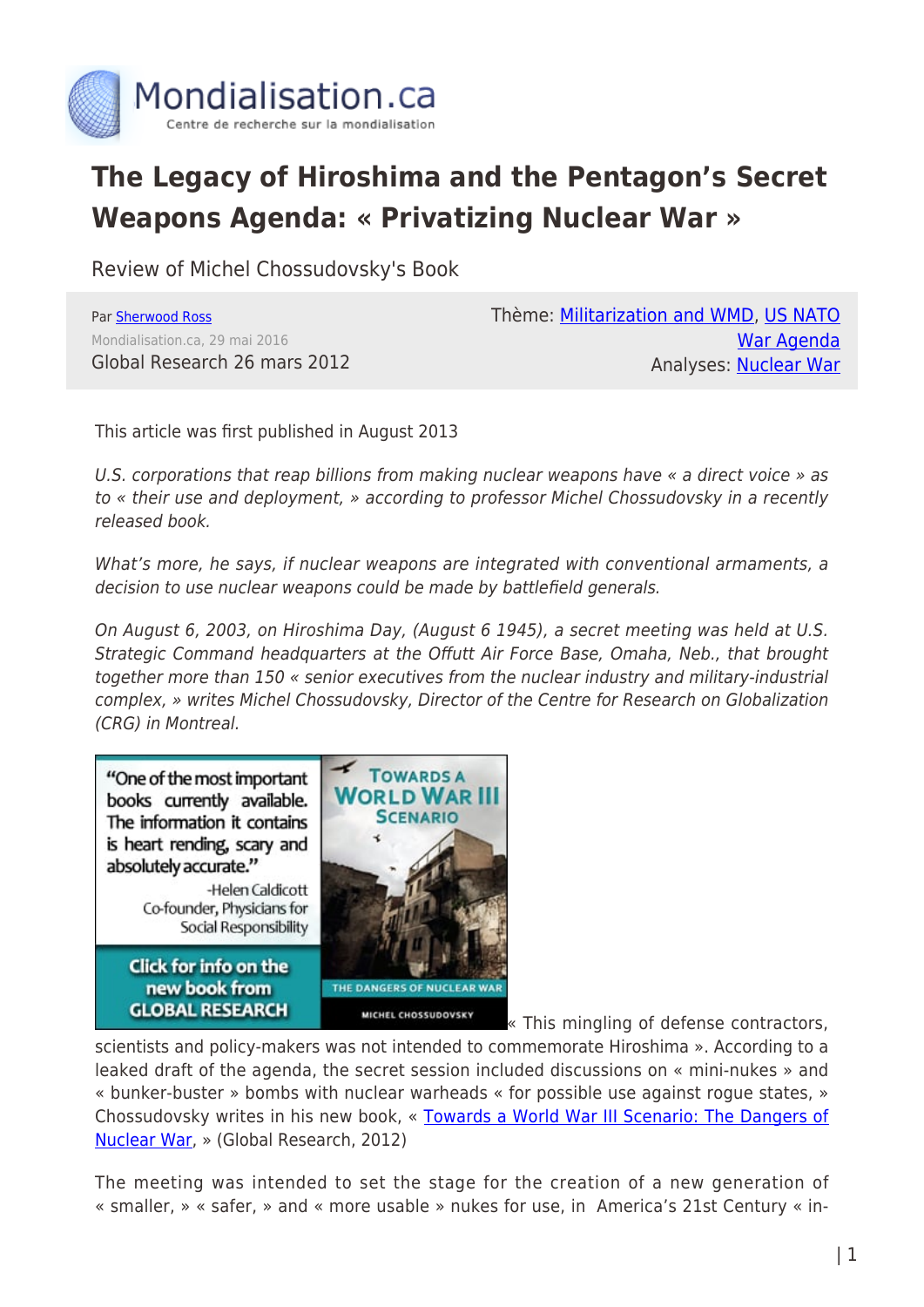theater nuclear wars », Chossudovsky writes. No members of Congress representing the public were in attendance.

Barely a week prior to this meeting, the National Nuclear Security Administration (NNSA) disbanded the advisory committee that had « independent oversight » over the U.S. nuclear arsenal, including the testing and/or use of new nuclear devices.

The nuclear industry — which makes both nuclear devices and their missile delivery systems — Chossudovsky writes, is controlled by a handful of defense contractors, led by Lockheed Martin, General Dynamics, BAE Systems Inc, Northrop Grumman, Raytheon, and Boeing. [The](http://www.sipri.org/research/armaments/production/Top100) [sales of these six largest US defense contractors](http://www.sipri.org/research/armaments/production/Top100) (including the UK-US conglomerate BAE Systems Inc) was in 2010 of the order of 242.6 billion dollars, with recorded profits of \$16.4 billion.

Meanwhile, « the Pentagon has unleashed a major propaganda and public relations campaign with a view to upholding the use of nuclear weapons for the 'defense of the American homeland', » Chossudovsky writes. He points out:

« In an utterly twisted logic, nuclear weapons are presented as a means to building peace and preventing 'collateral damage.' The Pentagon had intimated that the 'mini-nukes' with a yield of less than 5,000 tons are harmless to civilians because the explosions 'take place under ground.' Each of these 'mini-nukes,' nonetheless, constitutes — in terms of explosion and potential radioactive fallout — between one-third and six times the atom bomb dropped on Hiroshima in 1945. »

Based on the twisted notion that the « mini-nukes » are « not dangerous for civilians, » the U.S. Congress in 2003 gave the Pentagon the « green light » to use tactical nuclear weapons in « conventional war theaters » (such as the Middle East and Central Asia) alongside conventional weapons, Chossudovsky writes.

This new nuclear doctrine, he goes on to say, turns reality upside down not only by denying the horrific impact of nuclear weapons but by asserting « in no uncertain terms that nuclear weapons are 'safe' and their use in the battlefield will ensure 'minimal collateral damage' and reduce the probability of escalation. » Chossudovsky notes, « The issue of radioactive fallout is not even acknowledged with regard to tactical nuclear weapons; neither is the issue of 'Nuclear Winter'. »

To justify pre-emptive military actions, U.S. National Security Doctrine (NSD) requires the fabrication of a terrorist, or « outside enemy, » threat, the author writes. As well, the doctrine needs to tie said terrorist threats to « state sponsorship » by so-called rogue states. Here, the Global War on Terror (GWOT) directed against Al Qaeda fits right in as essential building blocks in the Pentagon's GWOT campaign.

Under the latest nuclear doctrine, the Pentagon discards the policy of fighting in « selfdefense » in favor of « anticipatory action. » This war would allow the use of nuclear weapons against a « rogue enemy » who is alleged to plan to develop WMD at some undefined future date, Chossudovsky writes.

« Nukes would serve to prevent a non-existent WMD program (e.g Iran) prior to its development, » the author explains. « This twisted formulation goes far beyond the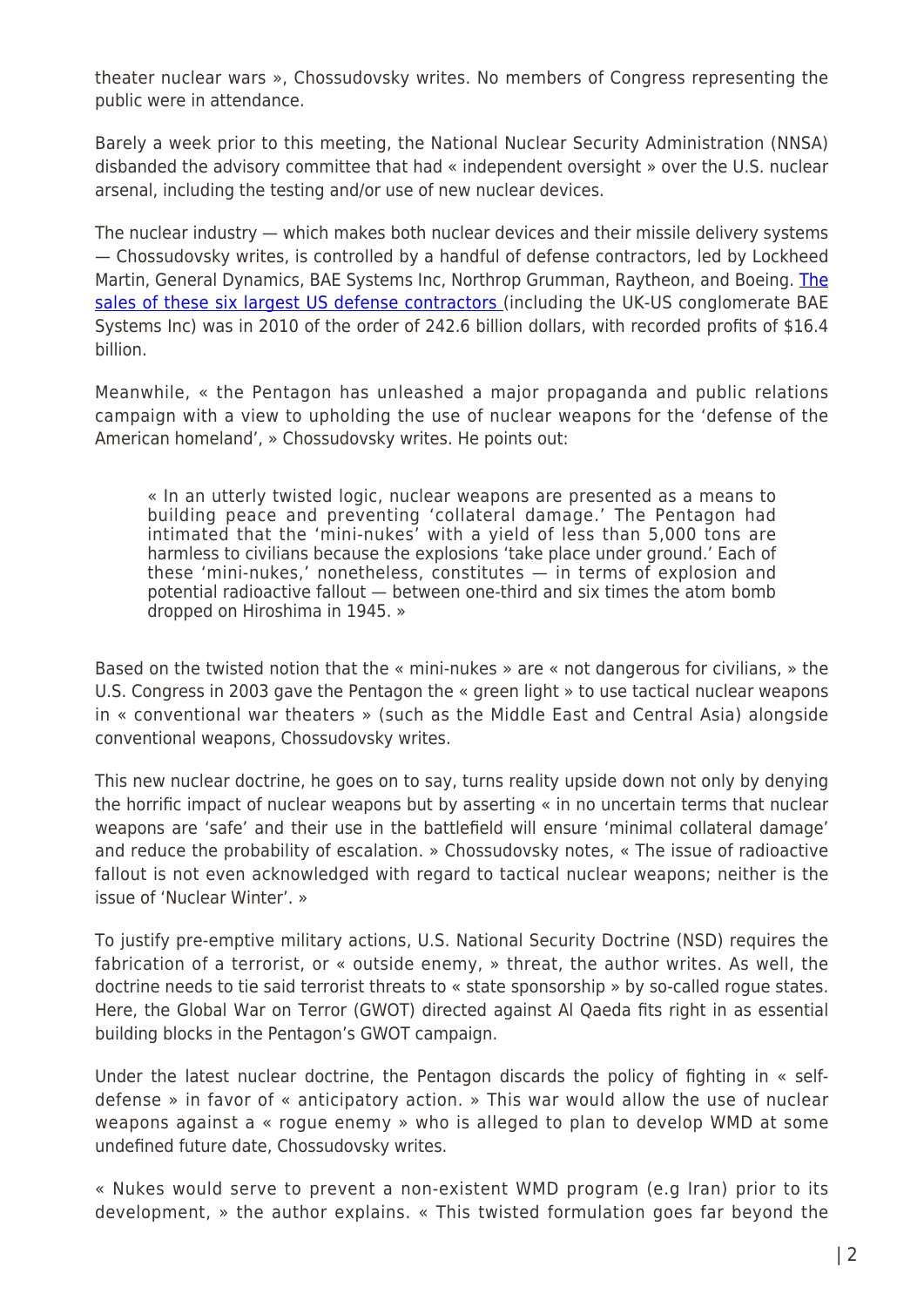premises of the 2001 Nuclear Posture Review and NPSD 17, which state that the U.S. can retaliate with nuclear weapons if attacked with WMD. »

And by integrating nuclear with conventional armaments on the battlefield, « there is the risk that tactical nuclear weapons could be used without requesting… presidential approval, » Chossudovsky writes. He asserts, « combat commanders would be in charge of Theater Nuclear Operations (TNO), with a mandate not only to implement but also to formulate command decisions pertaining to nuclear weapons. »

Moreover, because these « smaller » tactical nuclear weapons have been reclassified by the Pentagon as « safe for the surrounding civilian population, » thereby allegedly « minimizing the risk of collateral damage, » there are no overriding, built-in restrictions to prevent their use, Chossudovsky writes. Stockpiled tactical nuclear weapons, he concludes, are now considered to be an integral part of the battlefield arsenal, « part of the tool box, » so to speak, used in conventional war theaters.

(For further information and/or interviews with Michel Chossudovsky, contact Sherwood Ross Associates, Public Relations Consultants, Miami, Florida, 305-205-8281; [sherwoodross10@gmail.com](http://us.mc1613.mail.yahoo.com/mc/compose?to=sherwoodross10@gmail.com))

Order your SIGNED copy of « [Towards a World War III Scenario](https://store.globalresearch.ca/store/towards-a-world-war-iii-scenario-the-dangers-of-nuclear-war/) » by Michel Chossudovsky

 $\pmb{\times}$ 

Global Research Price: US \$10.25 (List price: US \$15.95, Canada \$16.95) \*[\\*CLICK TO BUY BOOK](https://store.globalresearch.ca/store/towards-a-world-war-iii-scenario-the-dangers-of-nuclear-war/) \*\*

Also available: PDF version: US \$6.50 (Sent directly to your email!) \*[\\*CLICK TO BUY PDF\\*](https://store.globalresearch.ca/store/towards-a-world-war-iii-scenario-pdf/)\*

Ordering from the US or Canada? [Get 3 books for one low price](https://store.globalresearch.ca/store/3-books-towards-a-world-war-iii-scenario/)\* [Get 10 books for one low price\\*](https://store.globalresearch.ca/store/10-books-towards-a-world-war-iii-scenario-the-dangers-of-nuclear-war/) (\*Offer valid in US and Canada only)

Michel Chossudovsky is an award-winning author, Professor of Economics (Emeritus) at the University of Ottawa. He is the Founder and Director of the Centre for Research on Globalization (CRG), Montreal, and Editor of the [globalresearch.ca](http://globalresearch.ca/) website. He is the author of [The Globalization of Poverty and The New World Order](https://store.globalresearch.ca/store/the-globalization-of-poverty-and-the-new-world-order/) (2003) and [America's « War on](https://store.globalresearch.ca/store/americas-war-on-terrorism/) [Terrorism »](https://store.globalresearch.ca/store/americas-war-on-terrorism/) (2005). He has taught as Visiting Professor at universities in Western Europe, South East Asia and Latin America, acted as an adviser to governments of developing countries and as a consultant for several international organizations.

Prof. Chossudovsky is a signatory of the Kuala Lumpur declaration to criminalize war and recipient of the Human Rights Prize of the Society for the Protection of Civil Rights and Human Dignity (GBM), Berlin, Germany. He is also a contributor to the Encyclopaedia Britannica. His writings have been published in more than twenty languages.